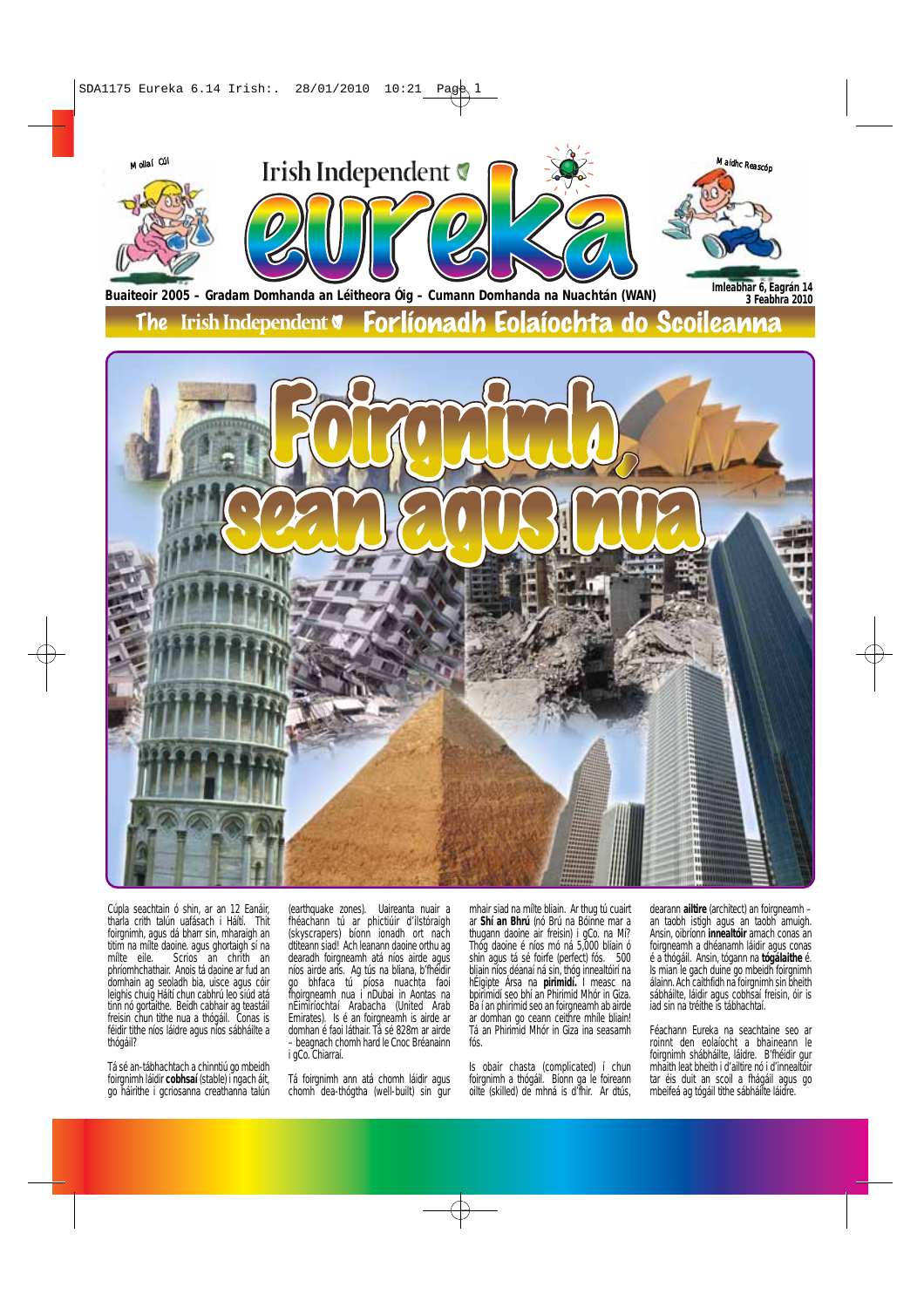## Foirgnimh chobhsaí

**Caithfidh foirgnimh bheith láidir cobhsaí ionas go mbeidh siad sábháilte. Is cabhair iad má tá ábhair ar nós coincréite agus cruach ann chun foirgnimh a dhéanamh láidir, ach cad a dhéanann foirgnimh cobhsaí? Is iad na chéad ghníomhaíochtaí eile ar chruth agus ar mheáchan a chabhróidh leat a fháil amach.**



# Cufomhafocht eáchan

#### **BUNÁBHAIR:**

- **\*** Sorcóir cairtchláir m.sh. ó thuáille cistine **\*** Marla
- **\*** Claonbhord (tilt board) m.sh. píosa adhmaid
- **\*** Seilitéip
- **\*** Miosúr nó rialóirer

#### **TREORACHA:**

- 1. Rolláil an marla.
- 2. Greamaigh é taobh istigh de chiumhais an tsorcóra.
- 3. Daingnigh an marla le seilitéip.
- 4. Leag an sorcóir ag barr an chlaonbhoird. Bí cinnte go bhfuil an marla ag bun an tsorcóra.
- 5. Ardaigh an claonbhord go dtí go dtiteann an sorcóir.
- 6. **Tomhais** airde an chlaonbhoird nuair a tharlaíonn sé seo.
- 7. Anois iompaigh an sorcóir bun os cionn sa chaoi go bhfuil an marla ag barr an tsorcóra.
- 8. Déan céimeanna 4 (ach go bhfuil an marla ag an mbarr), 5 agus 6 arís. Cad a tharlóidh?
- An mbeidh an sorcóir níos cobhsaí? **Tuar.**
- 9. Bain triail as. An raibh an ceart agat?
- 10. Cár cheart d'fhormhór an mheáchain a bheith i bhfoirgneamh?

#### **SMAOINIGH AIR SEO:**

Cén fáth nach mbíonn cead ag daoine seasamh ar an stór uachtair i mbus dhá stór?

### Cnfomhafocht

## An bhfuil tábhacht le cruth?



#### **BUNÁBHAIR:**

- **\*** Píosa adhmaid (claonbhord)
- **\*** Bloic lego
- **\*** Marla

#### **TREORACHA:**

- 1. Déan dhá thúr leis na bloic Lego.
- 2. Déan bonn (base) níos leithne ar thúr amháin ná ar an túr eile.
- 3. Cuir an dá thúr ag barr an chlaonbhoird.
- 4. Ardaigh an claonbhord go mall. Cé acu túir is túisce a thitfidh? **Tuar.**
- 5. Pléigh leis an múinteoir an difríocht a dhéanann bonn leathan.

#### **PLÉIGH:**

Cé acu is cobhsaí – bord a bhfuil cos faoi na ceithre chúinne nó bord a bhfuil a chos faoina lár? Cén fáth?

Cén fáth a mbíonn carranna rása íseal?



dhéanamh. Tá thart ar 2,300,000 bloc cloiche sa Phirimid Mhór. Is struchtúr an-mhór í – tá sí 153m ar airde agus tá an t-achar (area) ag a mbonn chomh mór le seacht nó ocht bpáirc pheile. Deir eolaithe gur cruth láidir é cruth phirimide.

FREAGRAÍ AR AN GCROSFHOCAL TRASNA: 2. KHALIFA, 3. CRUACHA, 4. EABHRAC, 5. BUNSRAITH,8. ARDAITHEOIR, 9. AILTIRE SIOS: 1. PISA, 3. CORCAIGH, 6. CRITH, 7. GIZA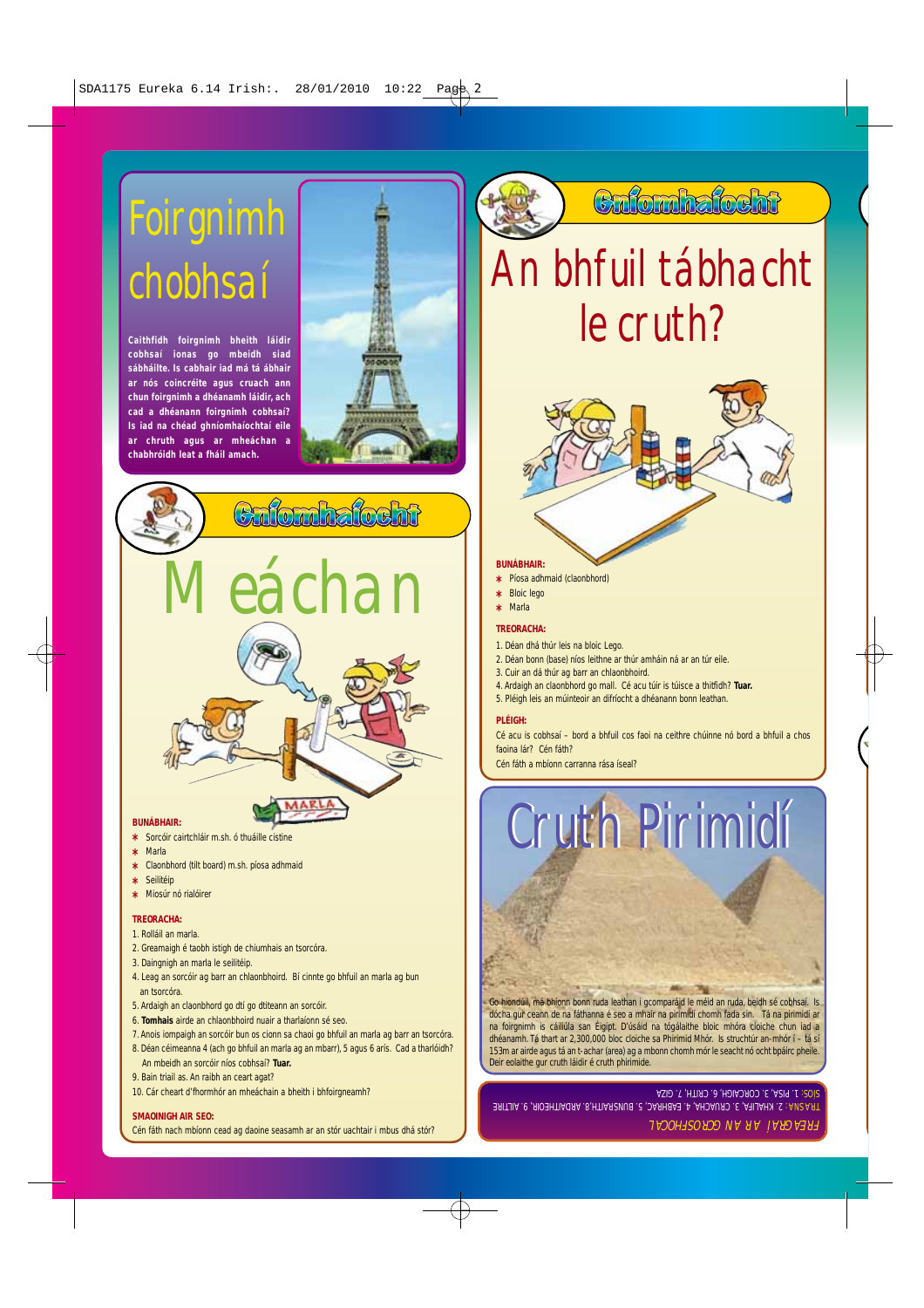## Cnfomhafocht

## **Cruthanna na Láidre Má tá fréamhacha** (roots) láidir faoi



#### **BUNÁBHAIR: \*** Thart ar 20 sop phlaisteacha óil

- 
- **\*** Marla **\*** Meáchan trom (más mian leat)
- **\*** Leabhar (más mian leat)
- **\*** Siosúr
- **TREORACHA:**
- 
- 1. Má tá píosaí lúbacha ar na soip, gearr na píosaí sin díobh thíos faoin lúb. Bí cinnte go bhfuil na soip ar an bhfad céanna.
- 2. Déan cruth pirimide as 6 shop greamaigh bun na sop i marla. 3. Déan cruth ciúib as 12 shop greamaigh le chéile iad le marla.
- 
- 4. Ba cheart go mbeadh an ciúb agus an phirimid cosúil leis na cinn sa phictiúr. 5. **Tuar** cé acu cruth is láidre.
- 
- 6. Tástáil iad brúigh orthu le do lámh. An raibh an ceart agat?

#### **PLÉIGH**

Cé acu cruth a iompraíonn an meáchan is mó? Cé acu cruth is cobhsaí?

#### **DÚSHLÁIN BHREISE:**

Déan struchtúir le cártaí imeartha. Cé acu cruthanna is daingne? An iompraíonn na struchtúir meáchan trom? **Imscrúdaigh.**

## Cnfomhafocht Struchtúir Arda

D'úsáid innealtóirí feadáin tholla (hollow tubes) chruacha chun roinnt mhaith de na foirgnimh is airde ar domhan a thógáil. An gceapann tú go bhfuil sé seo aisteach? Tá sé deacair a shamhlú gur féidir le rud toll bheith an-láidir. Cabhróidh an chéad ghníomhaíocht eile leat an smaoineamh seo a thástáil.

#### **BUNÁBHAIR:**

- **\*** Bileog A4 pháipéir
- **\*** Leabhar trom
- **\*** Seilitéip
- **\*** Siosúr

#### **TREORACHA:**

- 1. Cuir an bhileog pháipéir ina seasamh ar a taobh. An iompródh sí leabhar trom? 2. Rolláil an páipéar i bhfoirm fheadáin. Cuir seilitéip air chun é a choimeád dúnta.
- 
- 3. An iompródh sé leabhar trom anois? **Tuar.** 4. Cad a d'fhoghlaim tú? An gceapann tú gur maith an smaoineamh é feadáin tholla a úsáid i bhfoirgnimh?

#### **DÚSHLÁN BREISE:**

An iompraíonn sóirt éagsúla páipéir níos mó meáchain nó níos lú meáchain? Dear **imscrúdú** le fáil amach. Bí cinnte go ndéanann tú **tástáil chothrom.**

## Bunsraitheanna

chrainn beidh na crainn cobhsaí sa chaoi nach dtitfidh siad anuas. Tá na fréamhacha cosúil le bunsraith (foundation) an chrainn. Caithfidh bunsraitheanna láidre a bheith faoi fhoirgnimh freisin agus caithfidh na bunsraitheanna sin a bheith in ithir (soil) chobhsaí. Go hiondúil, úsáideann tógálaithe coincréit sna bunsraitheanna ach uaireanta úsáideann siad barraí cruacha freisin. Bíonn bunsraitheanna tithe chomh domhain le 0.6 m nó thart air sin. Bíonn bunsraitheanna ilstórach chomh domhain le 120m.

Tá Túr Claonta Pisa ar cheann de na foirgnimh is cáiliúla ar domhan. Chríochnaigh na tógálaithe an obair sa bhliain 1372 ach ar an drochuair ní raibh mórán eolais acu ar bhunsraitheanna láidre. Thóg siad an túr ar ithir bhog agus sin an fáth ar thosaigh sé ag claonadh. Níl sé ag bogadh faoi láthair agus ba chóir go mbeadh sé slán go ceann 200 bliain eile.



## Creathanna Talún



Mar a léigh tú ar an gcéad leathanach, bhí crith talún ollmhór i Háítí cúpla seachtain ó shin. (Faigh amach i d'atlas cá bhfuil Háítí.) Bíonn níos mó ná milliún crith talún ar an domhan in aghaidh na bliana. Bíonn siad níos coitianta i gceantair áirithe ná i gceantair eile. Tá dromchla an domhain roinnte ina **phlátaí** móra agus gabhann na plátaí le chéile (fit) mar a ghabhann na píosaí le chéile i bpuzal míreanna mearaí. Bíonn creathanna talún ann toisc go mbíonn na plátaí ag gluaiseacht de shíor i dtreonna éagsúla. Uaireanta, nuair a bhuaileann na plátaí in aghaidh a chéile, bíonn crith talún ann. Uaireanta eile, greamaíonn codanna (parts) na bplátaí le chéile agus nuair a bhogann siad óna chéile ar deireadh, cruthaíonn seo a lán fuinnimh (energy) agus mothaímid é mar chrith talún. Tarlaíonn formhór na gcreathanna talún nuair a bhuaileann na plátaí in aghaidh a chéile.